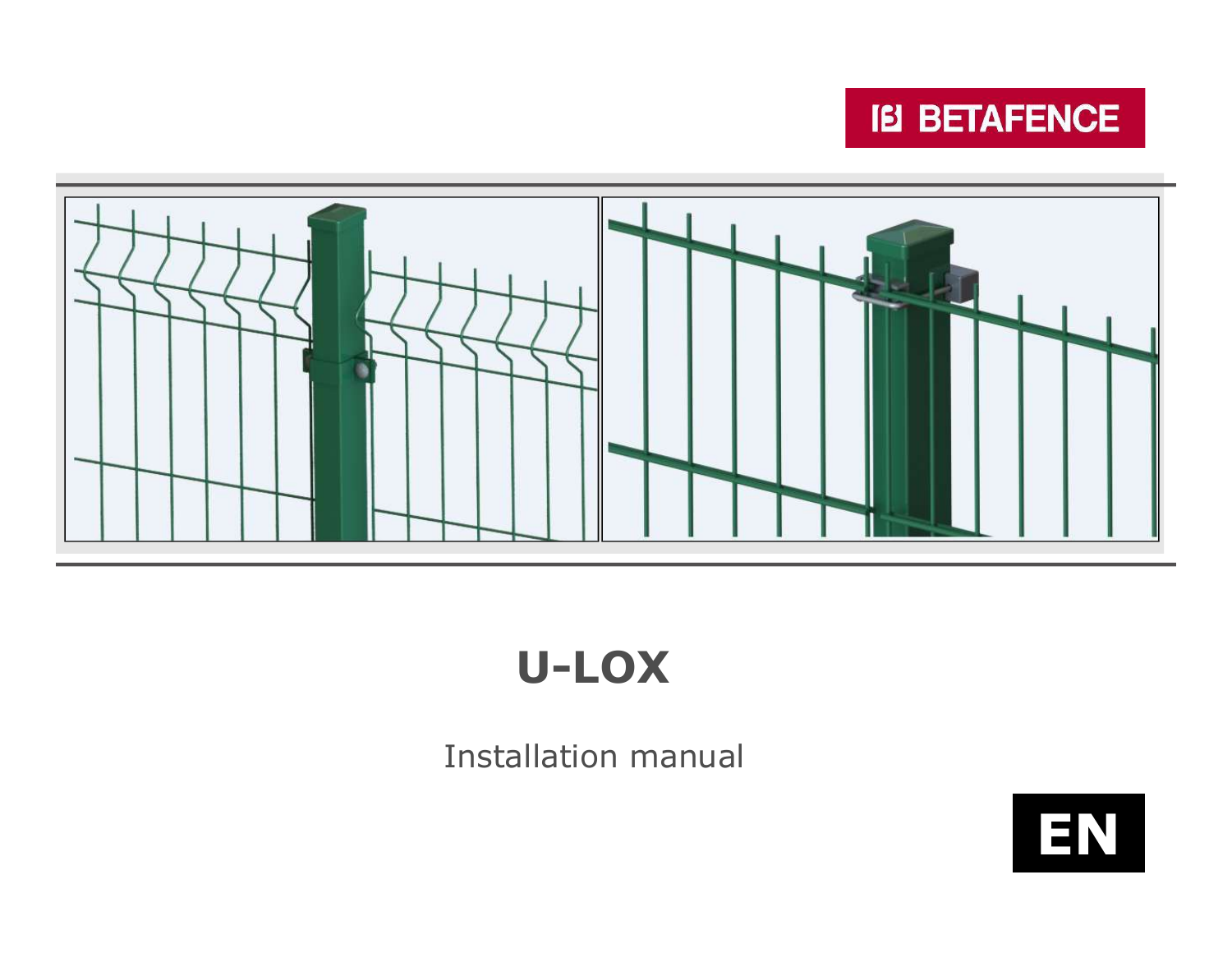## 0. Content

#### 1. Components of the fencing system

- 1. The posts & collets
- 2. The panels

### 2. Installation of U-LOX

- 1. Foundations
- 2. Install posts
- 3. Install panels
- 4. Special cases

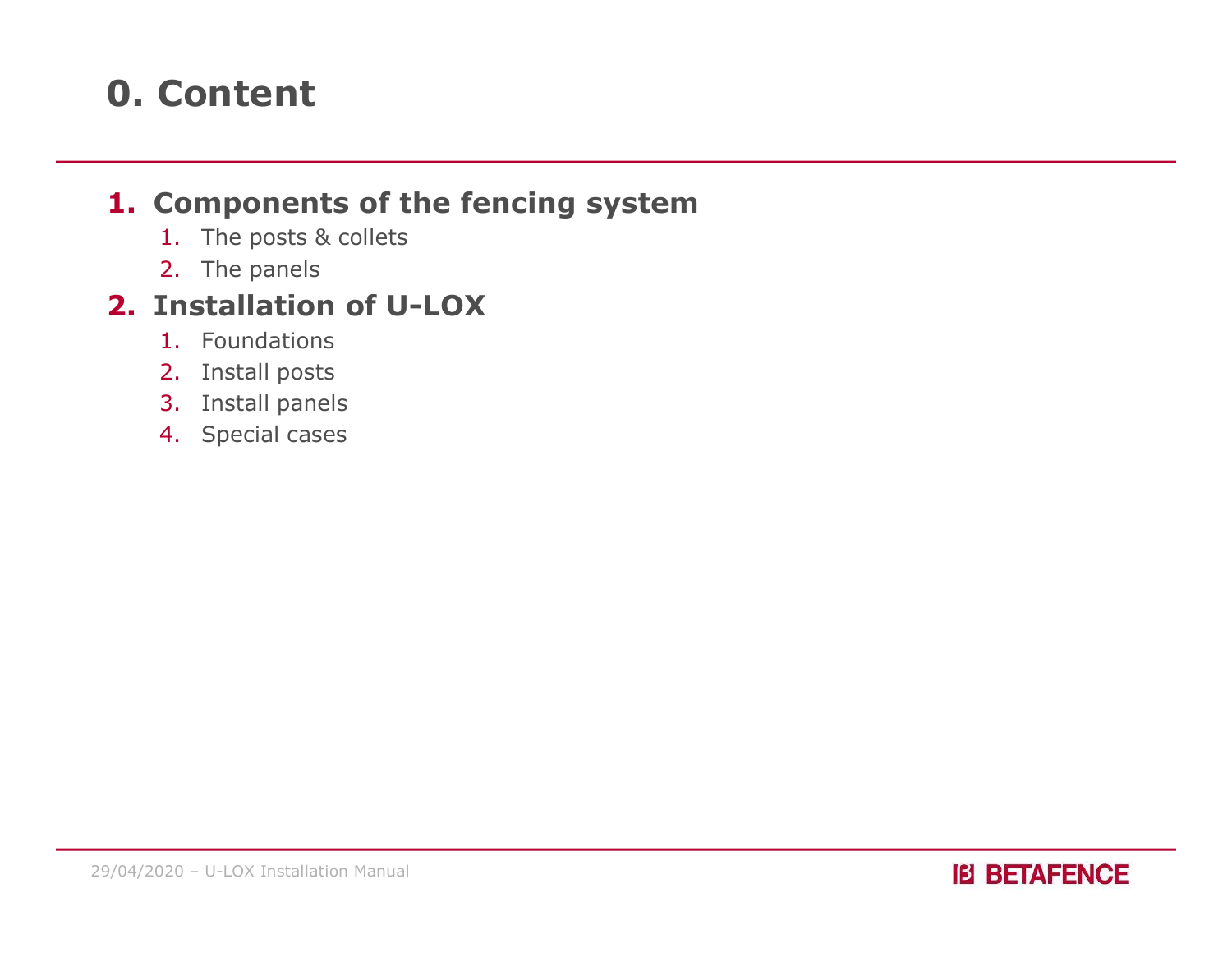## 1. Components of the fencing system

#### 1.1 The posts & collets

- **1. Components of the fencing system**<br>
1.1 The posts & collets<br>
The section of the U-LOX post is  $60x40x1,5mm$  or  $60x40x2mm$ ,<br>
the posts have not foreseen <u>holes</u>. depending on the height of the fence **1. Components of the fencing system**<br>
1.1 The posts & collets<br>
• The section of the U-LOX post is  $60 \times 40 \times 1.5$ mm or  $60 \times 40$ <br>
depending on the height of the fence<br>
• The posts have not foreseen <u>holes</u>.<br>
• Panels can **Components of the fencing system**<br>
1.1 The posts & collets<br>
The section of the U-LOX post is  $60x40x1,5mm$  or  $60x40x2mm$ ,<br>
depending on the height of the fence<br>
The posts have not foreseen <u>holes</u>.<br>
Panels can be installe
- 
- **Panels can be installed on post with U-collets from stainless**
- Posts is covered with a post cap with Betafence logo
- 



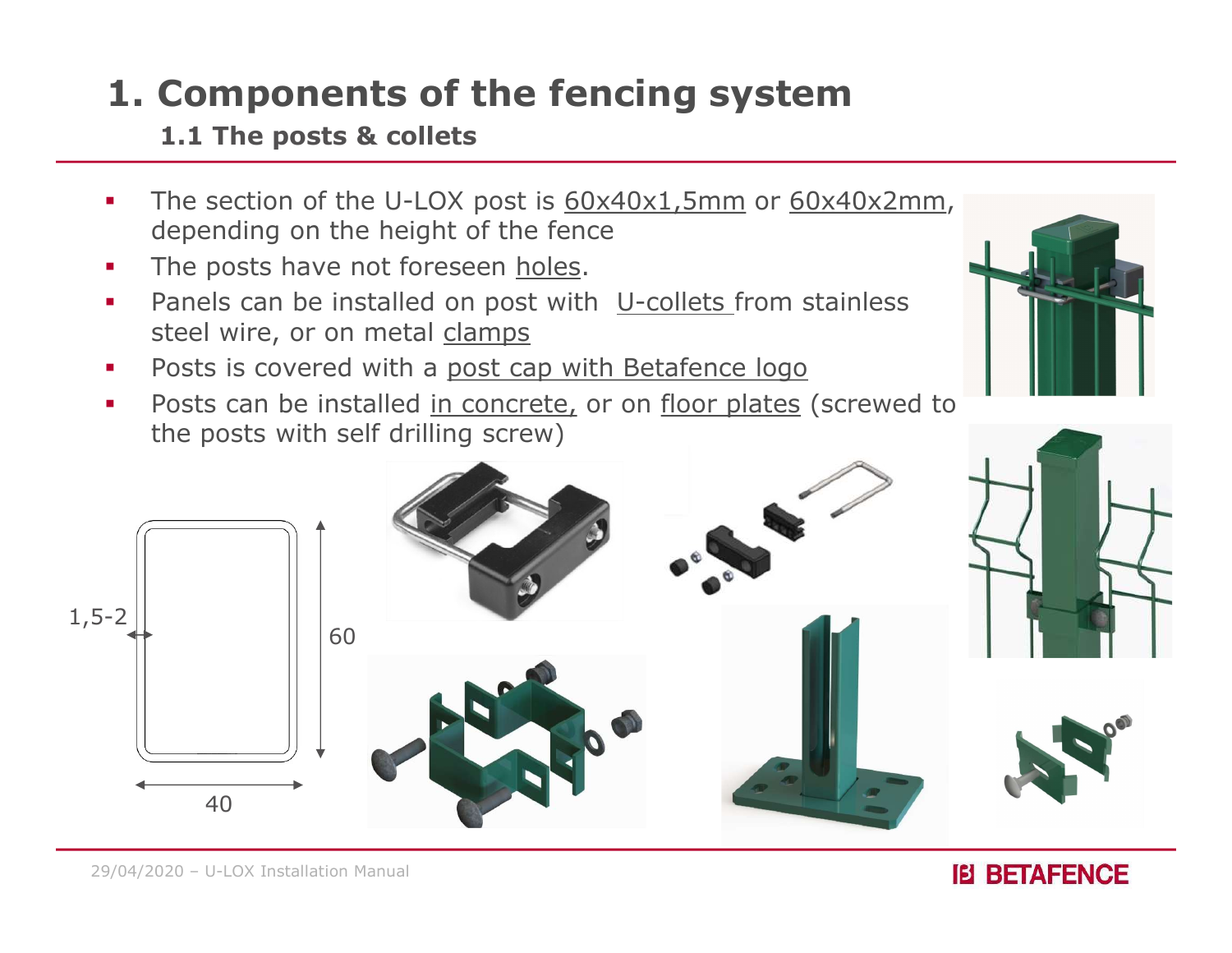## 1. Components of the fencing system

#### 1.2 The panels

U-LOX posts can be installed with all Nylofor family panels. **Components of the fencing system**<br>1.2 The panels<br>U-LOX posts can be installed with all <u>Nylofor family panels.</u><br>This is the <u>standard range</u> of posts & panels:<br>Height of the fence Post profile (mm) Length of the posts QT

| Height of the fence<br>Post profile (mm)<br>Length of the posts<br>QTY metal<br>concrete (mm)<br>clamps | QTY U-<br>Collets |
|---------------------------------------------------------------------------------------------------------|-------------------|
| 1030<br>$\overline{2}$<br>60x40x1,5<br>1500                                                             | $\overline{2}$    |
| 1230<br>$2/3*$<br>60x40x1,5<br>1700                                                                     | 3                 |
| $2/3*$<br>1430/1530<br>60x40x1,5<br>2000                                                                | 3                 |
| $3/4*$<br>1630/1730<br>60x40x1,5<br>2200                                                                | 3                 |
| 60x40x1,5<br>2400<br>$3/4*$<br>1830/1930                                                                | $\overline{4}$    |
| 60x40x1,5<br>2030<br>2600<br>$\overline{4}$                                                             | $\overline{4}$    |
| 2230<br>60x40x1,5<br>2800<br>4                                                                          | 4                 |
| 2430<br>60x40x2<br>3000<br>$\overline{4}$                                                               | $\overline{4}$    |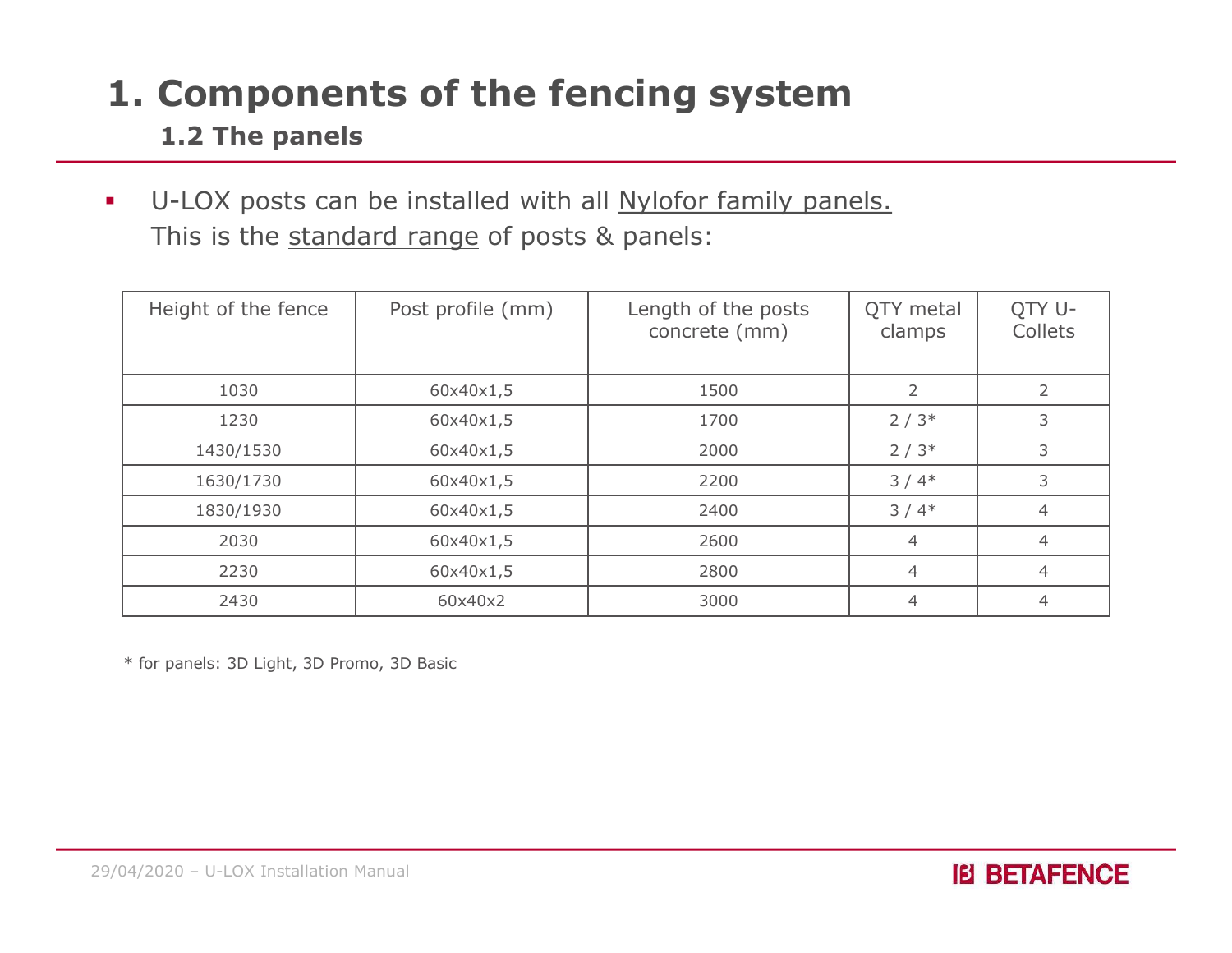#### 2.1 Foundations

- **2. Installation of U-LOX**<br> **2.1 Foundations**<br>
To obtain the best result, it is recommended to <u>level the ground</u> over the<br> **1** Align the <u>fence line</u> whole length of the fence **2. Installation of U-LOX**<br> **2.1 Foundations**<br> **For correct positioning, maintain the <u>centre-centre distance</u> of 2510mm<br>
<b>For correct positioning, maintain the <u>centre-centre distance</u> of 2510mm<br>
when U-Collets will be u**
- Align the fence line
- when U-Collets will be used and 2570mm for metal clamps
- **2. Installation of U-LOX**<br> **2.1 Foundations**<br> **To obtain the best result, it is recommended to <u>level the ground</u> over the<br>
whole length of the fence<br>
<b>4.** Align the <u>fence line</u><br> **For correct positioning, maintain the <u>**</u> consult a specialized engineer to evaluate wind load and solar conditions and any other factors requiring specialist opinion (concrete quality directive B30) **Solution:**<br> **COMPTE ACTE ACTS ACTS CONSTERN THEORY OF ACTS CONSTRENT OF ACTS SOMETHED SIMUM DURN THEORY AND NOTE INTERENT ACTS OF A SMILE DURN DURN THEORY THEORY THEORY THEORY THEORY THEORY THEORY THEORY THEORY THEORY THE**
- In case of instant installation the post needs to be supported as long as necessary



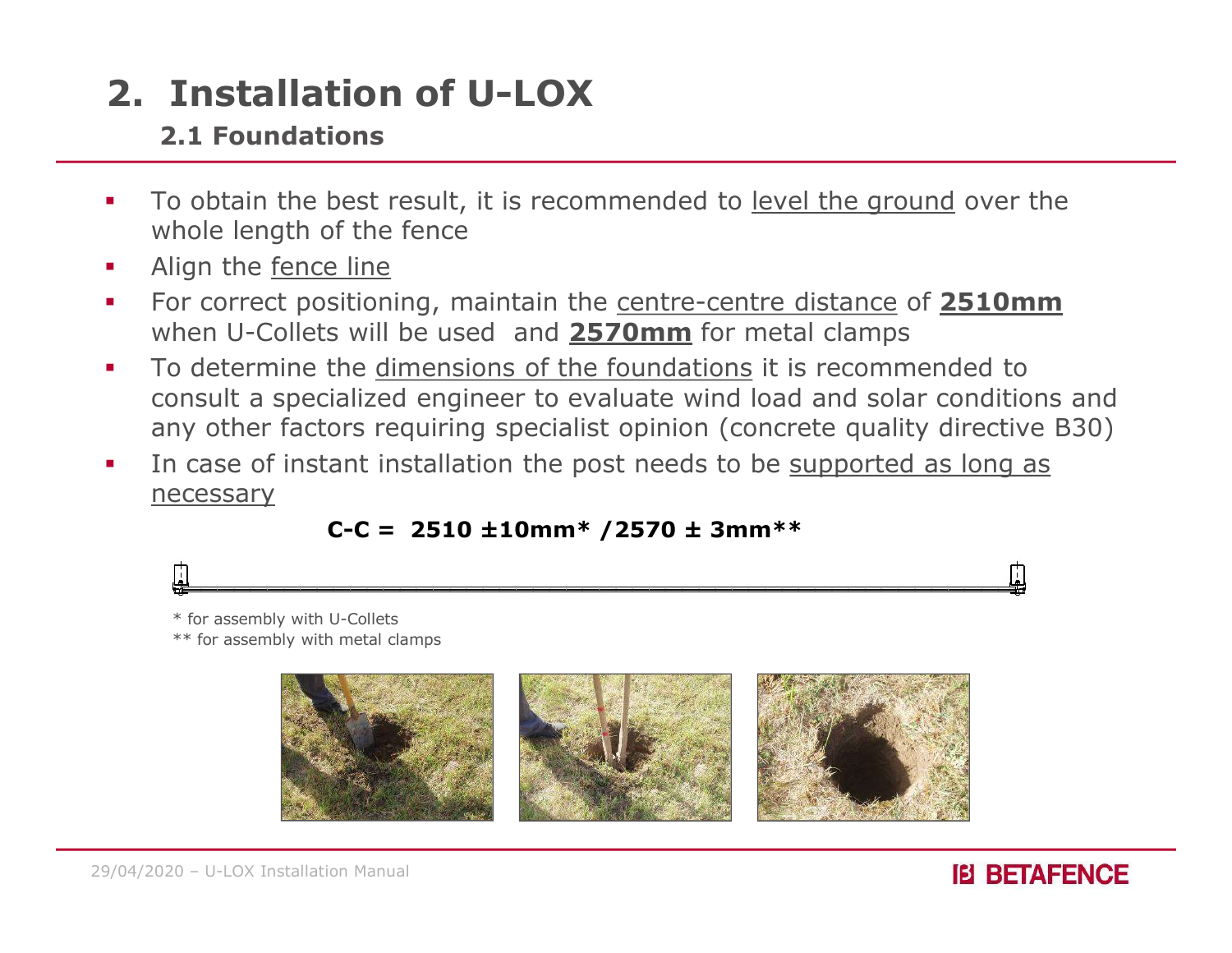#### 2.2 Install posts

**Installation principle:** when installing U-LOX, first all the posts can be placed and then the panels can be attached **2. Installation of U-LOX**<br> **2.2 Install posts**<br> **Place a pin before the first post of the fence and another behind the last post. Connect those pins<br>
<b>Place a pin before the first post of the fence and another behind the** 

#### ALIGNING THE POSTS

- another behind the last post. Connect those pins with two guide ropes
- **The lower guide rope should be between 20 and** 40 cm above the ground. Now align all inserts **Installation principle:** when installing U-LOX, first<br>all the posts can be placed and then the panels<br>can be attached<br>**GNING THE POSTS**<br>Place a pin before the first post of the fence and<br>another behind <u>the last post</u>. Co panel should be around 50mm above ground level. with <u>two guide ropes</u><br>
• The lower guide rope should be between 20<br>
40 cm above the ground. Now <u>align all insert</u><br>
with the upper guide rope. The <u>bottom</u> of the<br>
panel should be around <u>50mm above ground</u><br>
level.



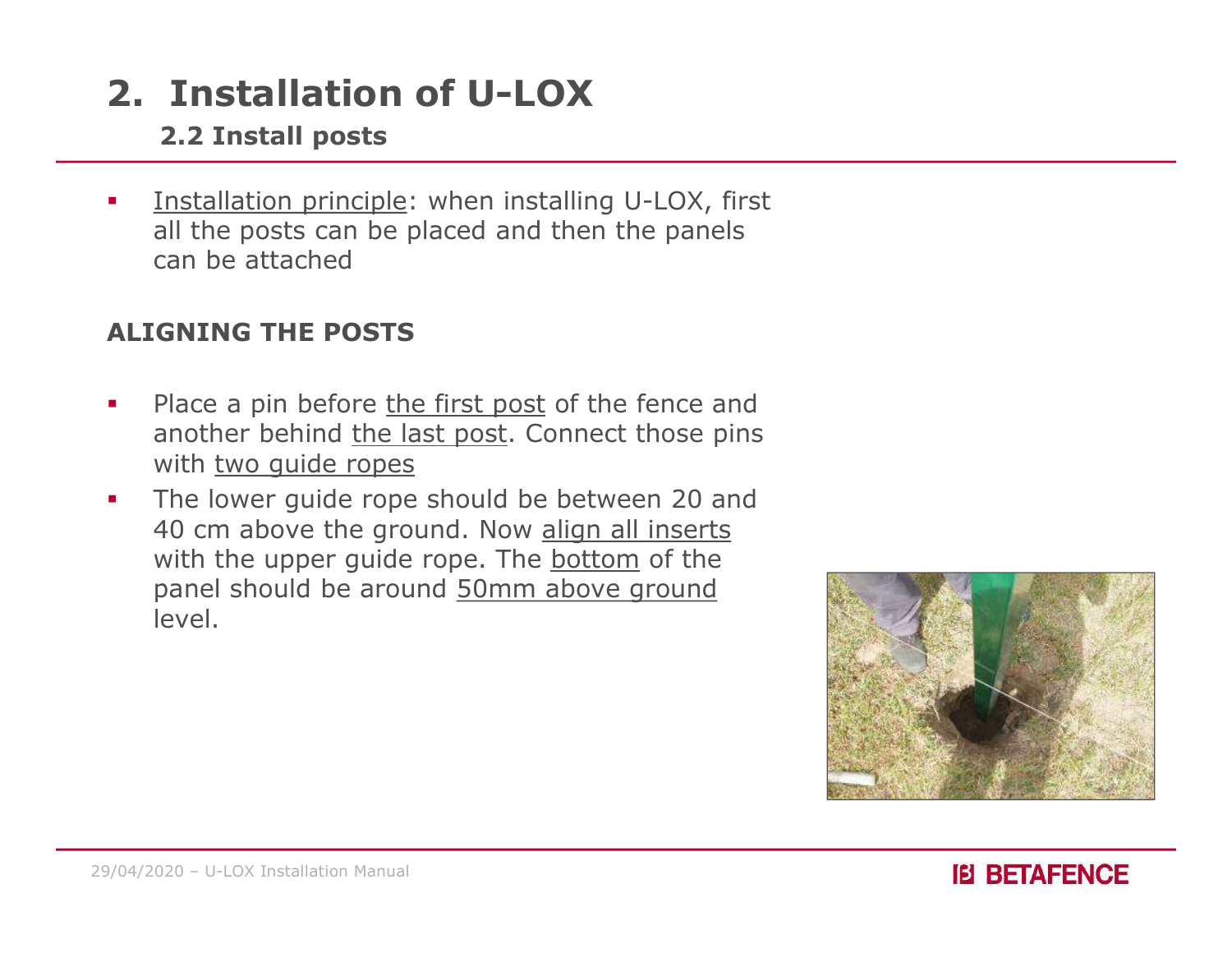2.2 Install posts

#### PLACEMENT OF THE POSTS (USE A TEMPLATE)

- 
- **2. Installation of U-LOX**<br>
2.2 Install posts<br>
PLACEMENT OF THE POSTS (USE A TEMPLATE)<br>
 A template makes it much easier to place the posts <u>correctly</u><br>
 The template must be made by the installer and <u>must have 2 reces</u> **2. Installation of U-LOX**<br> **2.2 Install posts**<br> **PLACEMENT OF THE POSTS (USE A TEMPLATE)**<br> **4.** <u>A template</u> makes it much easier to place the posts correctly<br> **1.** The template must be made by the installer and <u>must hav</u> which the posts fit perfectly
- **2. Installation of U-LOX**<br> **PLACEMENT OF THE POSTS (USE A TEMPLATE)**<br> **A** template makes it much easier to place the posts <u>correctly</u><br>
The template must be made by the installer and <u>must have 2 recesses</u> into<br>
which the **Installation of U-LOX**<br> **EXECUTE 2.2 Install posts**<br> **CEMENT OF THE POSTS (USE A TEMPLATE)**<br>
<u>A template</u> makes it much easier to place the posts corre<br>
The template must be made by the installer and <u>must ha</u><br>
which the **2. Installation of U-LOX**<br> **2.2 Install posts**<br> **PLACEMENT OF THE POSTS (USE A TEMPLATE)**<br> **4.** <u>A template</u> makes it much easier to place the posts correctly<br>
The template must be made by the installer and <u>must have 2 </u> **2. Installation of U-LOX**<br>
2.2 Install posts<br>
PLACEMENT OF THE POSTS (USE A TEMPLATE)<br>
• A template makes it much easier to place the posts <u>correctly</u><br>
• The template must be made by the installer and <u>must have 2 reces</u> **2.2 Install posts**<br> **CEMENT OF THE POSTS (USE A TEMPLATE)**<br>
A template makes it much easier to place the posts <u>correctly</u><br>
The template must be made by the installer and <u>must have 2 recesses</u> into<br>
which the <u>posts fit </u>
- 
- 



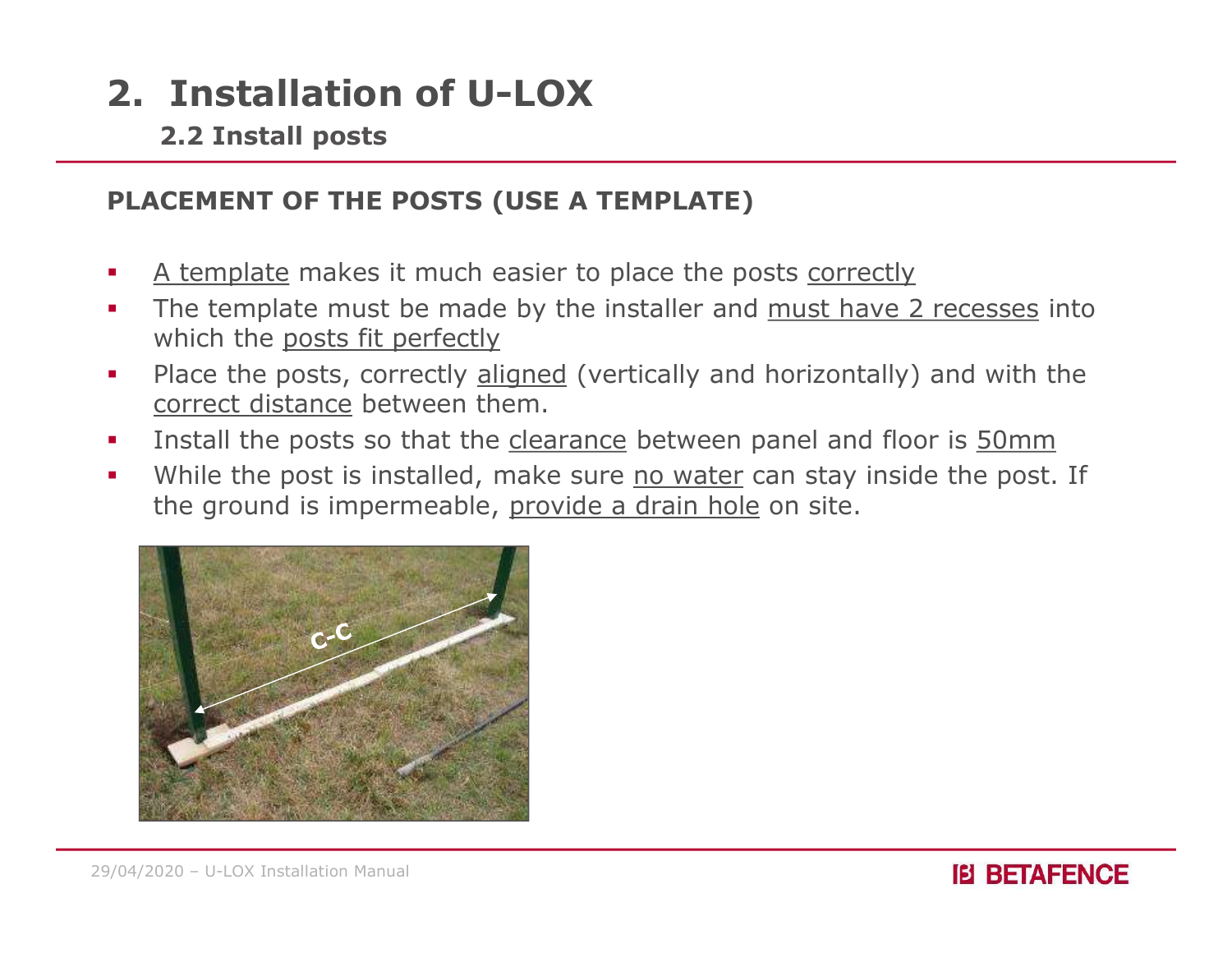#### 2.3 Installation of the panels

#### INSTALLING THE PANELS

- Use a U-collets, or metal clamps to fasten the panel, first install a fixator at top and bottom
- When perfectly aligned, install the other fixators







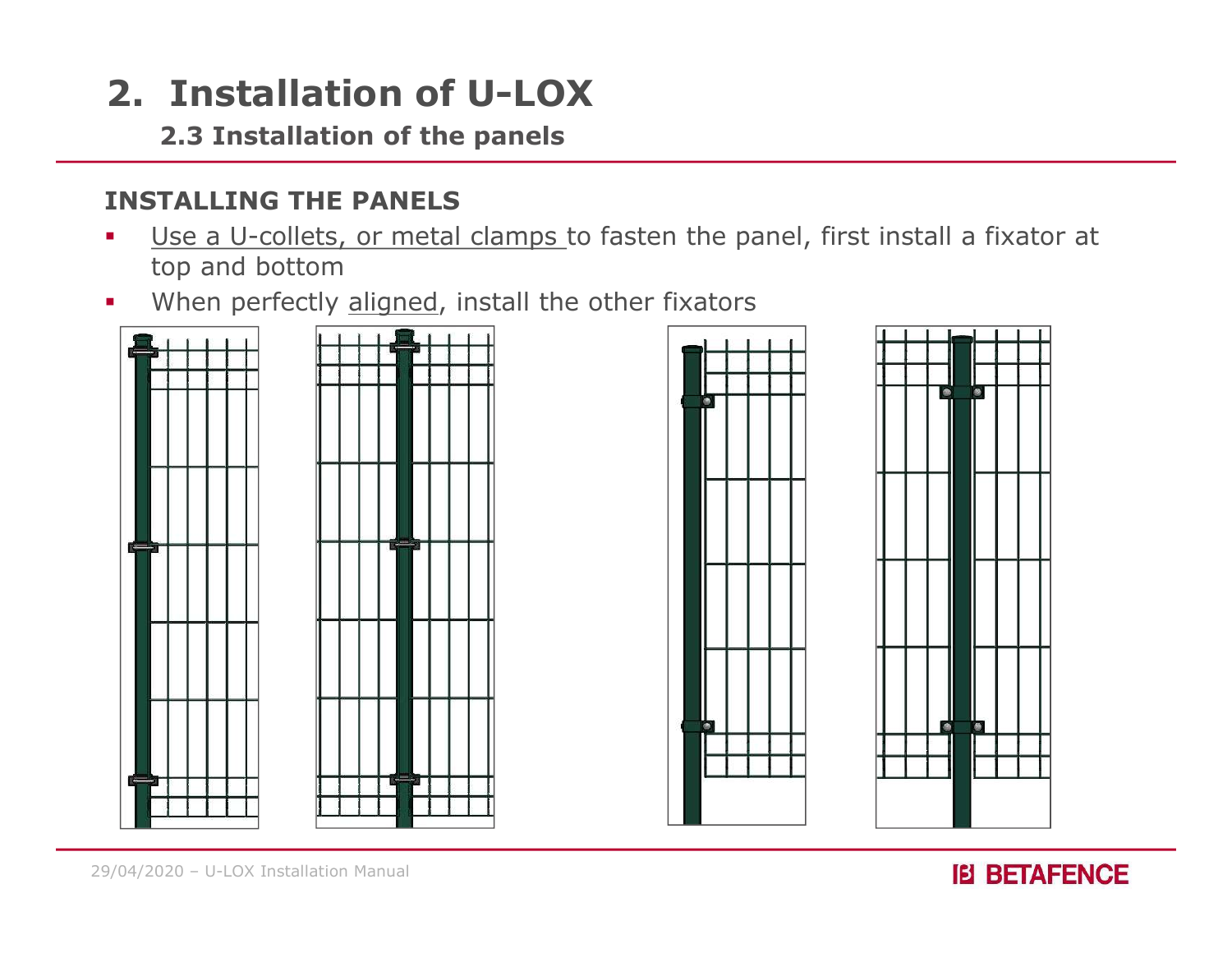2.4 Special cases

**2. Installation of U-LOX**<br>
2.4 Special cases<br>
CORNERS AND ANGLE SOLUTIONS – U-COLLET<br>
• For corners, <u>use two posts</u> that are placed around 200mm outside the **2. Installation of U-LOX**<br> **2.4 Special cases**<br> **CORNERS AND ANGLE SOLUTIONS – U-COLLET**<br>
For corners, <u>use two posts</u> that are placed around 200mm outside the<br>
corner. Connect the panels with <u>corner clamps</u>. The corner **CORRET CORRET CORRET CORRET SPECIES AND ANGLE SOLUTIONS – U-COLLET**<br>For corners, <u>use two posts</u> that are placed around 200mm outside the corner. Connect the panels with <u>corner clamps</u>. The corner clamps are fixed with <u></u> with Mushroom Head Square Neck bolts (DIN603) M8x25, in stainless steel



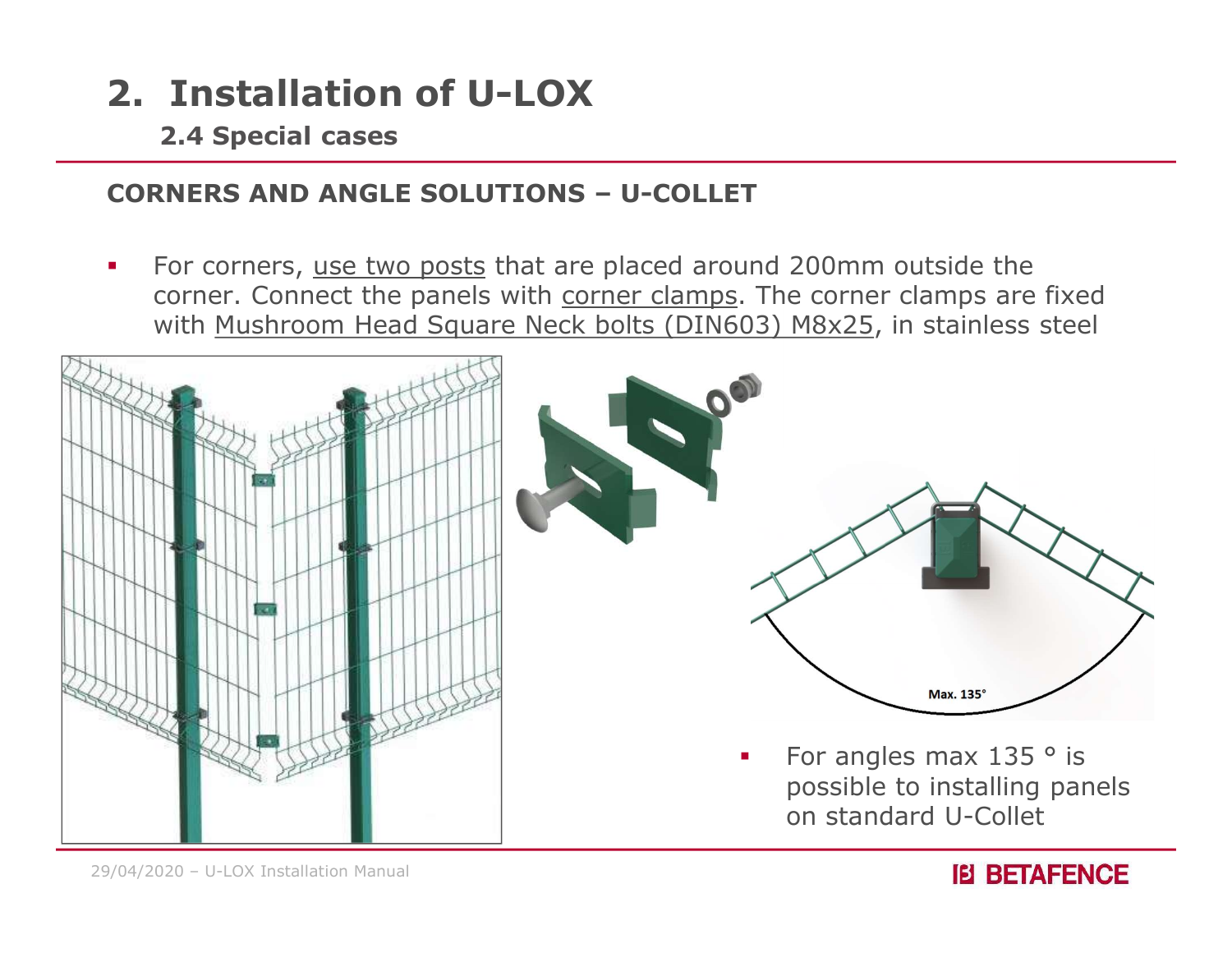2.4 Special cases

#### CORNERS AND ANGLE SOLUTIONS –METAL CLAMPS

To achieve different angles any additional accessories is needed. All corners and angles could by realize on standard metal clamps.



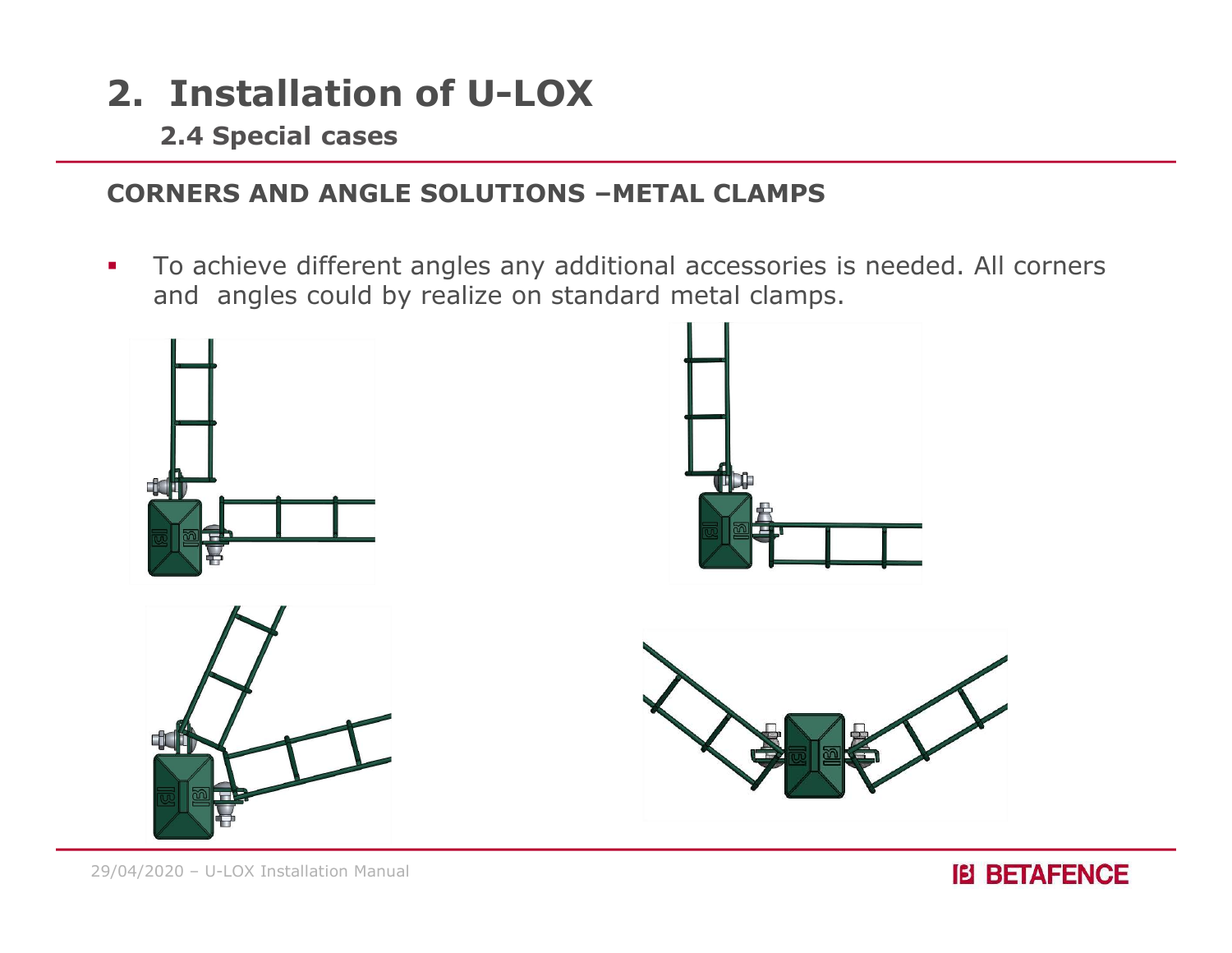2.4 Special cases

#### INSTALLING SLOPES

- **Install the first panel**
- **2. Installation of U-LOX**<br> **EXECUTE:**<br> **EXECUTE:**<br>
INSTALLING SLOPES<br>
 Install the first panel<br>
 Take <u>a second panel</u> and install it to the front of the post with the required<br>
 Fix both panels to the post with the <u>f</u> height difference
- Fix both panels to the post with the fixators